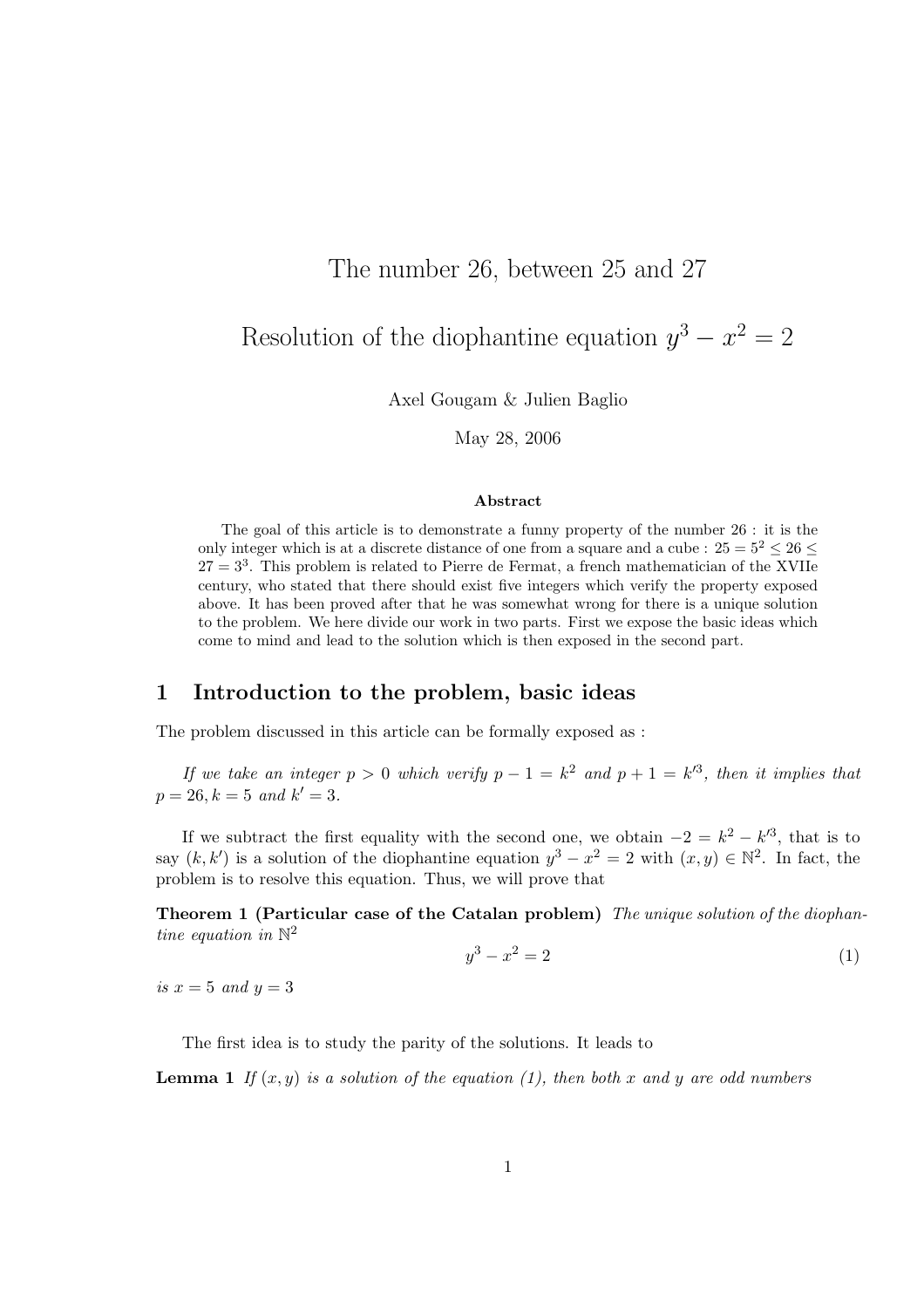We have, taken in  $\mathbb{Z}/2\mathbb{Z}$ ,  $x^n = x$  for any integer  $x, n$ . That leads to  $y^3 = y, x^2 = x$  and  $y - x = 0$ . The integers y and x have the same parity. In order to identify it, we take the equation in  $\mathbb{Z}/4\mathbb{Z}$ : for any integer class a we have  $a^3 = a$  according to Euler's theorem which extends Fermat's theorem about rests in division by prime integer. Thus we have  $y = x^2 + 2$ . If we suppose that  $2|x \text{ then } x^2 = 0 \text{ and } y^3 = y = 2$ . But we also have  $2|y \text{, and then } y^3 = 0$ : we have proved that  $0 = 2$  if we suppose that x is an even number. That is of course a wrong inequality, and it implies that both  $x$  and  $y$  are odd numbers.

There are other properties which, even if there are interesting, are less important for the resolution of the equation (1).

**Property 1** If  $(x, y)$  is solution of (1), then  $x \wedge y = 1$ 

Let's suppose that  $x = qm$  and  $y = q'm$  with  $m \ge 2$ . We have  $x^2 = q^2m^2$  and  $y^3 = q'^3m^3$ , then  $2 = m^2(q^{3m} - q^2)$ . It means that  $m^2/2$  which implies that  $m = 1$ , contradictory to the initial statement of  $m \geq 2$ . The conclusion is that  $x \wedge y = 1$ .

We now examine the equation in  $\mathbb{Z}/3\mathbb{Z}$ : it reduces the degree and we obtain  $y - x^2 = 1$ because of Fermat's theorem which states that  $x^2 = 1$  for any class integer x in  $\mathbb{Z}/3\mathbb{Z}$ . The resolution is easy and leads to  $x = 3$  or  $y = 3$  in  $\mathbb{Z}/3\mathbb{Z}$ . But we have  $y < x$ : if it was the contrary, the difference between  $y^3$  and  $x^2$  would never have been equal to 2 because of the comparative growth of the functions  $x \mapsto x^2$  and  $x \mapsto x^3$ . Thus it leads to the unique solution  $x = 5$  and  $y = 3$  if we suppose x and y both prime numbers.

We wonder now if it is possible to use this result in order to achieve the demonstration. But if we continue onto this path, we do not obtain interesting results, and it is very fastidious. But it leads to the following idea : using another ring in order to achieve the demonstration, especially unique factorization domain.

## 2 Complete solution using unique factorization domain

In the section above, we have exposed clearly the problem and some basic properties. The lemma 1 will be very useful at the end.

We first remind the reader the definition of a unique factorization domain.

**Definition 1** A ring is said to be a unique factorization domain if it is commutative, with no divisor of zero, and if there exists a decomposition of any element in a unique product (without taking account of the order) of irreductible elements of the ring. Those elements are the root of the decomposition, there are not a product of other elements.

The first and classic exemple of unique factorization domain is the ring of relative integer  $\mathbb{Z}$ . In such rings, it is possible to define a gcd, as in  $\mathbb{Z}$ , and it is this property that will be used.